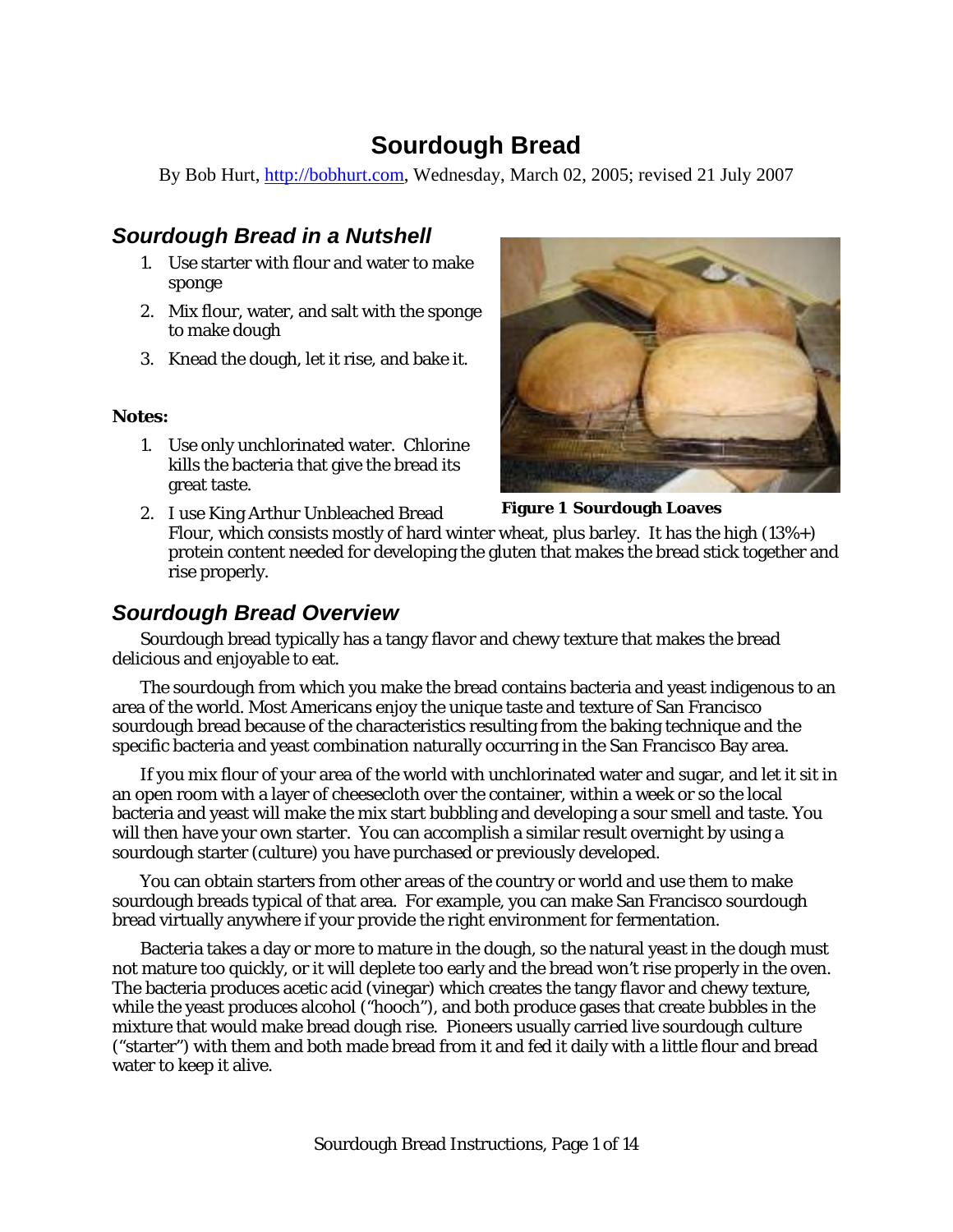You have to let the sourdough ferment much longer than yeast bread because the bacteria colony takes considerable time to grow. Each sourdough ferments best at its own temperature for its own time unique to the specific bacteria and yeast in the dough.

You can bake sourdough bread in bread pans (ideal for school lunch sandwiches or finger sandwiches to serve with tea) or in hand-formed loaves, boules, or baguettes. By varying the recipes, you can make sourdough pancakes, waffles, English muffins, crostini, and panettone.

#### *About Sourdough Starter*

Dry starter consists of wet starter that has dried out. Dry starter does not get messy, as wet starter does when you send it in the mail. You can make dry starter by spreading a thin layer of wet starter on a Teflon cookie sheet, letting it sit for a few hours to dry, then pulverizing the resulting flakes to make a powder. You can reconstitute dry starter by mixing it with equal weights of flour and water and letting it sit covered overnight. If it produces a bubbly spongy goo the next morning, the starter works well.

Wet starter provides a source of yeast to make the bread rise, and a source of bacteria to make it tasty and chewy. Store-bought commercial yeast has great rising power and contains no bacteria. Sourdough starter yeast typically has a wild nature. People can keep it alive for centuries, as have the people of Russia and Europe, by periodically feeding it water and yeast food (starches like potatoes or flours of rye, wheat, rice, barley, spelt, and other native grains).

These days most commercial yeasts consist of dry granules that you don't need to feed, and that last for years in the refrigerator. You normally keep home-cultivated yeast/bacteria cultures ("starters") in the form of a spongy or doughy goo in a plastic or glass jar in the refrigerator. Bakeries keep their starters unrefrigerated in the kitchen, and feed them religiously every 6 to 8 hours.

You can make starter yourself by mixing some flour, water, and sugar together to make a batter, and then letting it sit around covered with a cloth in your kitchen for a week or so. Bacteria of some kind will start growing, as will wild yeast. Getting the right strain of bacteria took some luck in the past, but today you can buy starters with specific strains from a variety of sources. Not all sourdough starters contain the cultures that produce the same-tasting bread you can get in San Francisco. Most starters contain lactobacillus which grows best at 92°F.

If you use the Carl Griffith 1847 Oregon Trail sourdough starter (available for a mere donation via the internet), and you receive it in powdered or granulated form, you can reconstitute it by putting a teaspoon of it in a tablespoon of luke-warm water (less than 100 degrees), and letting it sit 3 or 4 hours to soften the granules. Then add more water, a little sugar, and enough flour to make a thick batter. If you let it sit in a  $90^{\circ}$ F area (like an oven with the light on, door slightly ajar if in summer) for a couple of hours, you will notice it bubbling up and making a spongy starter.

You can leave the starter at room temperature in a glass or plastic container loosely covered with a lid to keep the dust out while letting the gas escape. If you bake bread daily, you should feed the starter every 6 to 8 hours with water and flour. If you bake bread only weekly, you can put the starter in the refrigerator and feed it once a week.

The liquor that forms on the top of the starter that sits a long time without being fed has the name of "hooch." It consists mostly of alcohol. You can drink it, pour it out, or stir it in.

If you end up with too much starter, you can throw the excess out, or make bread from it.

You do not need much starter to make sourdough bread. However, you can make less-tart bread by using more starter (a good way to get rid of the excess) in your dough. This will make it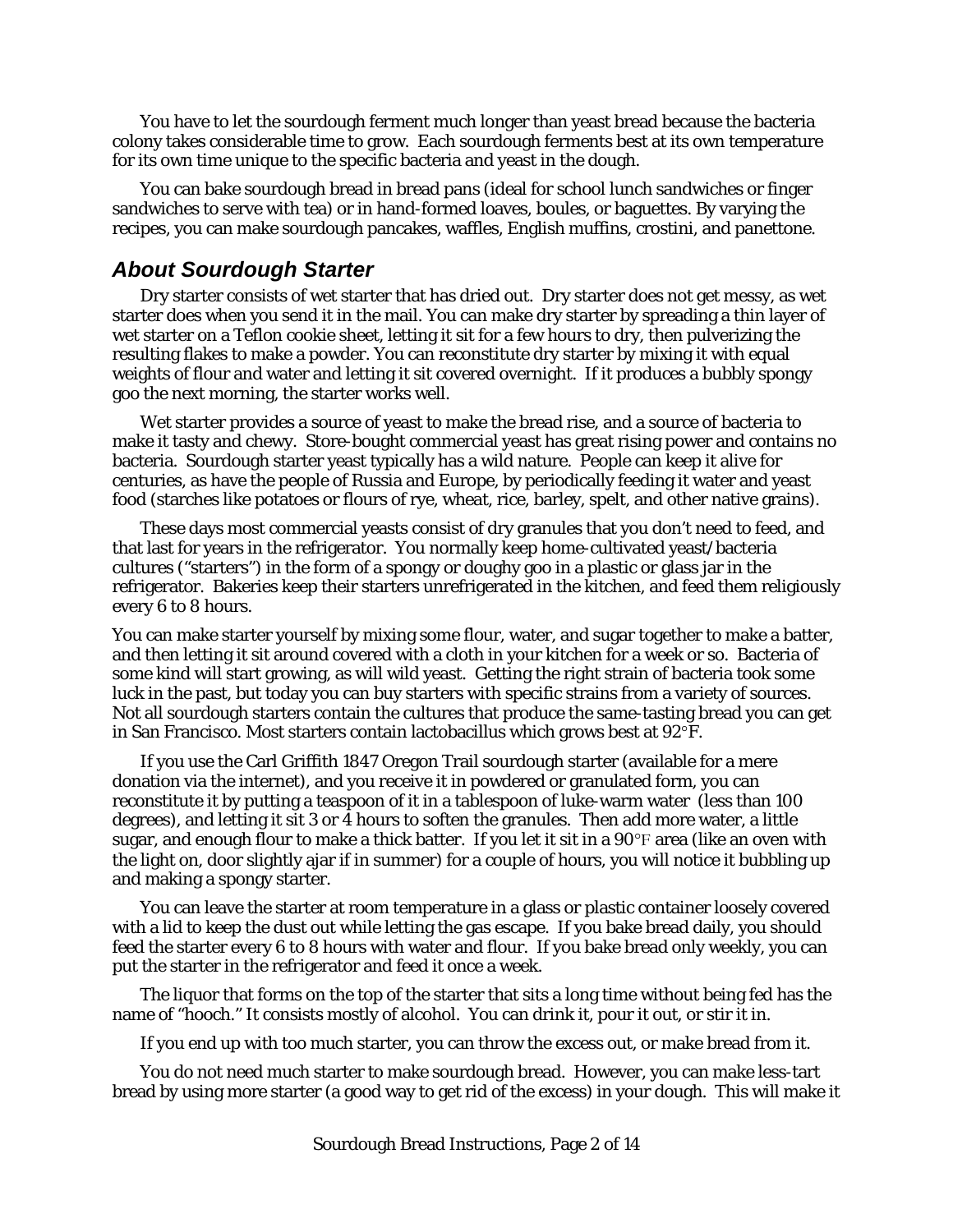rise fairly quickly, but not allow it to develop the tangy taste because bacteria take many hours to grow and develop that tartness. You will still get a nice loaf of bread, but it won't be much like sourdough bread, even though you've used sourdough starter.

#### *Overview of the Sourdough Bread Making Process*

The bacteria and yeast in the starter make the best kind of bread if you build their colonies in cycles. Begin with a small amount of starter and an equal weight of flour and water, let it sit 9 hours to make a sponge, add flour and water each of the same weight as the sponge, let it sit 8 hours, add flour and water each of the same weight as that sponge, and let it sit 3 hours. You will have just used the "tripling" method of making sponge. If you start with 20 grams of starter (a heaping teaspoon) you end up with 540 grams (about 1.2 pounds) of sponge.

To that sponge, you add 10% of the sponge weight in salt, 5 times the sponge weight in flour and 3 times the sponge weight in unchlorinated water to make the dough. If you start with 540 grams of sponge, you will use 2.7 kilograms (about 6 pounds) of flour, 1.62 kilograms (about 3.6 pounds) of water, and 54 grams (about 3 Tablespoons and 1 teaspoon) of salt. Knead those ingredients for about 5 minutes, cover and let let it rise several hours to 1.5 times the size, stretch and poke it with fingers of both hands pointing downward, fold it, repeat the stretch and fold two times to redistribute bubbles, form it into loaves, cover them, give them a final rise, slice the top to keep oven rise from breaking the crust, and bake it at a fairly high temperature with mist or a pan of boiling water in the oven to make a crunchy crust.

During the rises, you let the dough rise slowly to allow the bacteria to grow and impart the tangy flavor. You must prevent the yeast from depleting the food before the dough gets tart. With some starters, such as San Francisco, you must ferment the dough in a cool, humid atmosphere, such as by enclosing it above (but not on) cubes of ice inside an ice chest overnight. If the yeast depletes the food, it stops producing gas, and the dough does not rise sufficiently to make a large-bubbled crumb in the finished bread.

Rye flour tends to make the starter's bacteria grow better, so wisdom dictates mixing rye and a gluten-forming wheat 50-50 with an equal weight of water to feed the starter. But you can also mix in raw or cooked potatoes, leftover cooked rice or pasta, some crushed grapes, a little sugar or honey, and so on. Sugars make the yeast grow (replicate) very fast.

### *Making Sponge – Tripling Method*

Regardless of the kind of starch you use in the starter, you can select any kind of highprotein flour to make the bread dough. To do this, you use the tripling method to make a sponge, which you will add to the dough later. You take a small amount of the starter (a teaspoon, for example), stir in an equal weight of water and equal weight of flour, and let it sit a couple of hours at about 80°F. It will rise up into a sponge. Then you repeat that process twice more, letting it sit for about 8 hours each time. In the end, you will have 9 times the original weight of the starter (you triple the weight three times), half a cup or more.

The above tripling method could be done scientifically by allowing the sponge to sit till its pH level falls below 4.3, indicating high acidity as a result of the growth of bacteria. Since most people don't have a pH meter, it is best to use the times indicated, assuming you can control the temperature. Some people actually build a sponge and dough incubator with temperature controls, and they do get good bread that way. But it is not necessary.

I have prepared tables below that show you the proper proportions of flour, water, and starter to use in order to produce the sponge.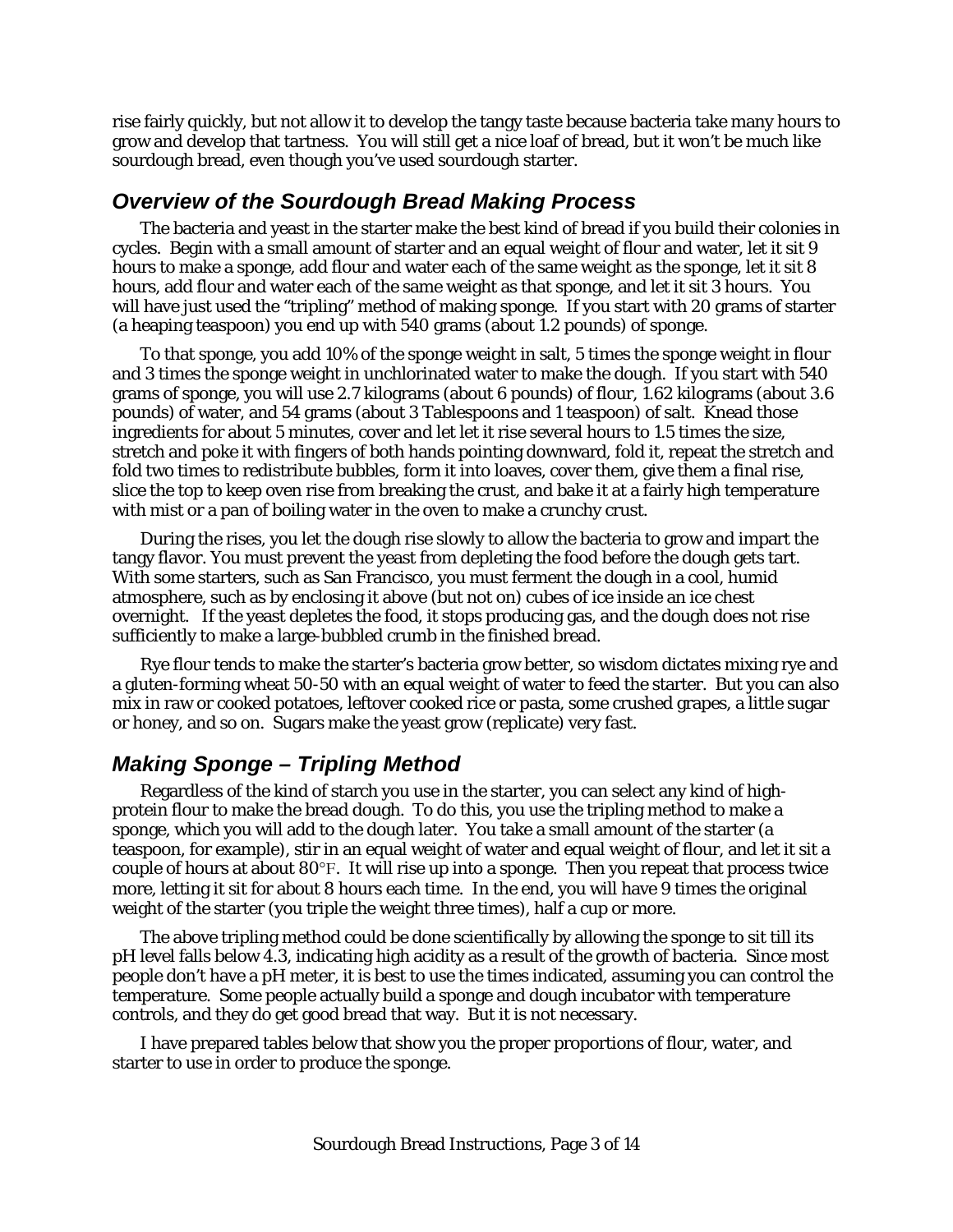#### *Making the Bread*

Bread - Now, to make the bread, you weigh the starter and put 5 times that weight of flour and 6 times that weight of water and 2% of that weight of salt in a bowl, stir it to get the flour wet, and let it sit for 15 minutes. Then you add the starter and knead the dough by hand 10 to 15 minutes till it is silky and soft. It will be sticky. Try to enjoy it. Put the dough in an oiled bowl, cover it with plastic wrap, let it rise in a covered bowl 2 or 3 hours (nearly double) at 92°F, squash it and pull it a few times, let it rise another couple of hours at 92°F, shape it into a loaf, and bake it at  $450^{\circ}$  f for 30 minutes to an hour (depending on whether the loaf is huge or long and skinny). Why 92°F? Because that is the perfect temperature for the interesting bacteria to replicate. And that is what makes the bread chewy and a little sour tasting.

Here are the specific instructions for making the sourdough bread the way I have learned to do it. If the grams weights bother you, don't worry. Just refer to the tables that follow this description.

- 1. 5 grams starter with 5 grams flour and 5 grams water = 15 grams, and let it sponge at 80- 85°F for 2.5 hours
- 2. 15 grams sponge with 15 grams flour and 15 grams water = 45 grams, and let is sponge at 80-85°F for 8.5 hours
- 3. 45 grams sponge with 45 grams flour and 45 grams water = 135 grams, and let it sponge at 80-85°F for 8 hours. By this time the bacteria will be nicely developed. If you are not able to make the dough immediately, refrigerate the sponge, then allow it to sit at room temperature for 2 hours when you are ready to make the dough.
- 4. 900 grams King Arthur bread flour, 18 grams salt, and 540 grams water. Mix till ingredients wet, let it sit (autolysis) for 20 minutes.
- 5. Add 135 grams sponge and knead 7 minutes. Put in oiled bowl, cover with plastic wrap, and let stand 2.5 hours at 92°F.
- 6. Pull and fold the dough in half ten times, then cut it into loaf portions, form into loaves, slice the tops, cover with oiled plastic wrap, and let stand at  $92^{\circ}$ F till nearly double in size. This might take 2 to 3 hours. If you let them rise in the refrigerator, that will give the bacteria more time to grow, and the dough will become tarter. You will need to let them rise longer, maybe up 4 to 7 hours. If you let them rise too long, there will be no "oven-spring" rising. I think oven spring is nice, but not necessary.
- 7. Sprinkle cornmeal on baking stone or into greased pans, gently place loaves on them, and bake at 550°F with pan of already boiling water in bottom of oven. Quickly spritz the oven bottom and walls with hot water every 3 minutes for 9 minutes. After 9 minutes, reduce heat to 425°F. Bake skinny loaves 20 minutes and fat loaves 35 minutes, and full bread pan loaves 45 to 50 minutes. If you have a probe thermometer, you can stick it into the center of the loaf and stop baking the bread when the internal temperature reaches 190°F.
- 8. For shiny loaves, brush them with milk or a mixture of milk and egg 15 minutes into baking.

I start making the sponge around noon on one day, let the sponge rise over night, and then make the dough the next morning. It makes a nice weekend project.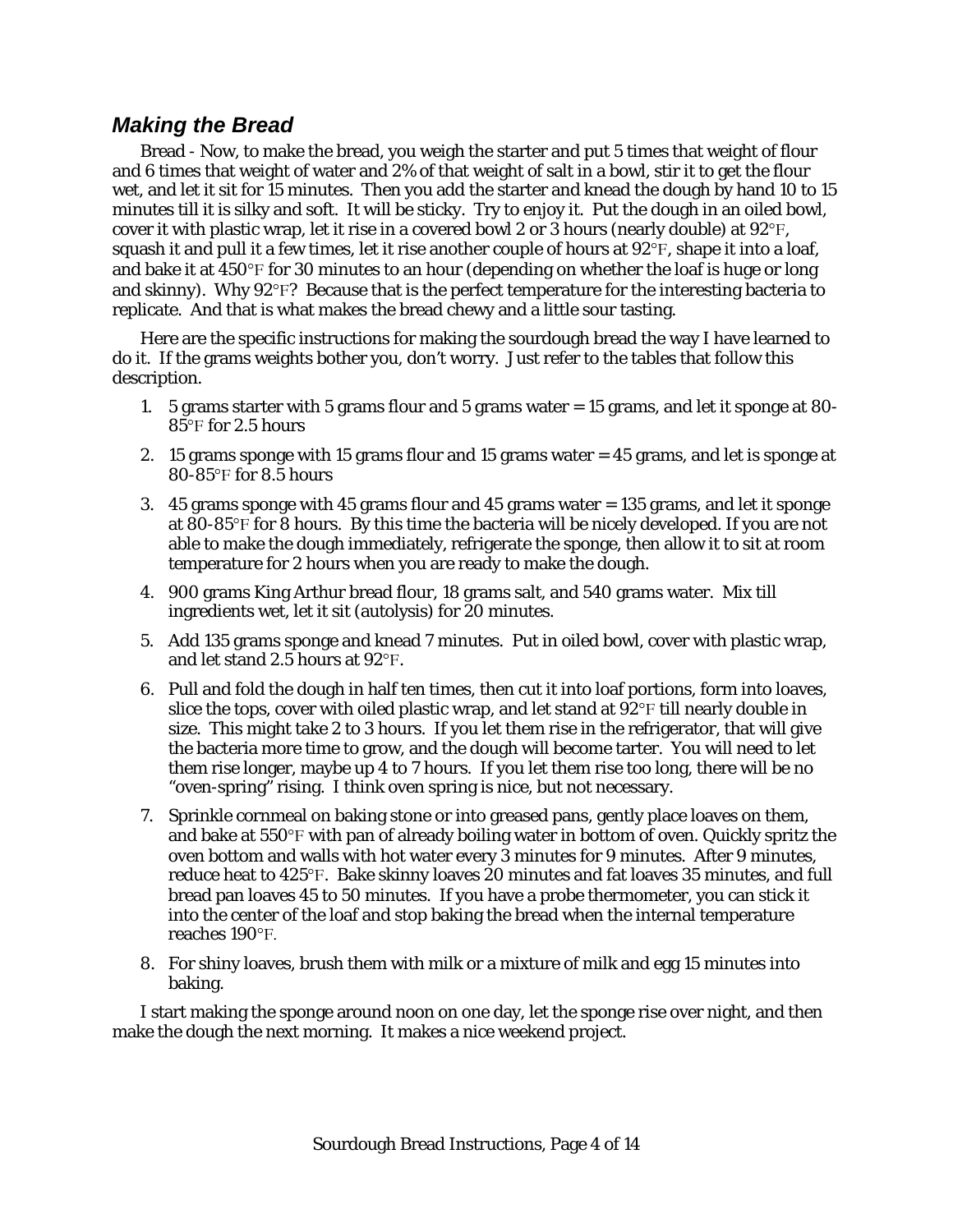| <b>Sourdough Sponging, Mixing, and Baking Details</b> |                                   |                                         |                      |                               |             |                               |  |  |  |  |
|-------------------------------------------------------|-----------------------------------|-----------------------------------------|----------------------|-------------------------------|-------------|-------------------------------|--|--|--|--|
| <b>Stage</b>                                          | Weight                            | <b>Equiv Weight</b>                     | <b>Flour</b>         | <b>Water</b>                  | <b>Salt</b> | <b>Time</b>                   |  |  |  |  |
|                                                       | Grams/kg                          | <b>Ounces/Pounds</b>                    |                      |                               |             |                               |  |  |  |  |
|                                                       | <b>Single Recipe (two loaves)</b> |                                         |                      |                               |             |                               |  |  |  |  |
| Sponge 1                                              | 5 grams                           | 0.18 ounces                             | 1.6 <sub>top</sub>   | $1.01$ tsp                    |             | 2.5 Hours $@$ 80°F            |  |  |  |  |
| Sponge 2                                              | 15 grams                          | .53 ounces                              | 1.6 Tbsp             | 1.01 Tbsp                     |             | 8.5 Hours @ 80°F              |  |  |  |  |
| Sponge 3                                              | 45 grams                          | 1.59 ounces                             | 4.8 Tbsp             | $3.03$ Tbsp                   |             | 8 Hours @ 80°F                |  |  |  |  |
| <b>Sponge</b>                                         | 135 grams                         | 4.76 ounces                             |                      | .51 cup (sponge)              |             | pH < 4.3                      |  |  |  |  |
| <b>Dough</b>                                          | 18 grams                          | $0.63$ ounces                           |                      |                               | 1.1 Tbsp    | 2.5 hours @92 $\textdegree$ F |  |  |  |  |
| (Knead 10<br>min.)                                    | $\overline{900}$ g                | 31.75 oz (1.98 lb)                      | 6 cups               |                               |             | Punch & Fold                  |  |  |  |  |
|                                                       | 540 g                             | 19.05 oz (1.19 lb)                      |                      | 2.28 cups                     |             | 2.5 hours @ 92°F              |  |  |  |  |
| <b>Bake</b>                                           | 2 loaves                          | Till internal temperature reaches 190°F | 35 min @ 425°F       |                               |             |                               |  |  |  |  |
|                                                       | <b>Double Recipe (4 loaves)</b>   |                                         |                      |                               |             |                               |  |  |  |  |
| Sponge 1                                              | 10 grams                          | $0.35$ ounces                           | 1.07 Tbsp            | $2.02$ tsp                    |             | 2.5 Hours @ 80°F              |  |  |  |  |
| <b>Sponge 2</b>                                       | 30 grams                          | 1.06 ounces                             | 3.2 Tbsp             | 2.02 Tbsp                     |             | 8.5 Hours @ 80°F              |  |  |  |  |
| Sponge 3                                              | 90 grams                          | 3.17 ounces                             | 9.6 Tbsp             | $6.07$ Tbsp                   |             | 8 Hours @ 80°F                |  |  |  |  |
| <b>Sponge</b>                                         | 270 grams                         | 9.52 ounces                             |                      | $\overline{1.1}$ cup (sponge) |             | pH < 4.3                      |  |  |  |  |
| Dough                                                 | 36 grams                          | 1.02 ounces                             |                      |                               | 2.2 Thsp    | 2.5 hours @92°F               |  |  |  |  |
| (Knead 10<br>min.)                                    | 1.8 <sub>kg</sub>                 | 63.49 oz (3.97 lb)                      | $\overline{1}2$ cups |                               |             | Punch & Fold                  |  |  |  |  |
|                                                       | $1.08$ kg                         | 38.1 oz (2.38 lb)                       |                      | <b>4.56 cups</b>              |             | 2.5 hours @ 92°F              |  |  |  |  |
| <b>Bake</b>                                           | <b>4 loaves</b>                   | Till internal temperature reaches 190°F |                      |                               |             | 45 min @ 425°F                |  |  |  |  |
|                                                       | <b>Quad Recipe ~ 8 loaves)</b>    |                                         |                      |                               |             |                               |  |  |  |  |
| Sponge 1                                              | 20 grams                          | 0.71 ounces                             | $2.13$ Tbsp          | $1.35$ Tbsp                   |             | 2.5 Hours @ 80°F              |  |  |  |  |
| Sponge 2                                              | 60 grams                          | 2.12 ounces                             | 6.4 Tbsp             | 4.05 Tbsp                     |             | 8.5 Hours @ 80°F              |  |  |  |  |
| Sponge 3                                              | 180 grams                         | 6.34 ounces                             | $1.2 \text{ cups}$   | 12.16 Tbsp (3/4<br>cup)       |             | 8 Hours @ 80°F                |  |  |  |  |
| <b>Sponge</b>                                         | 540 grams                         | 19.05 oz (1.19 lb)                      |                      | 2.2 cups (sponge)             |             | pH < 4.3                      |  |  |  |  |
| Dough                                                 | 72 grams                          | 2.04 ounces                             |                      |                               |             | 4.4 Tbsp 2.5 hours @92°F      |  |  |  |  |
| (Knead 10                                             | $3.6$ kg                          | 126.99 oz (7.94 lb)                     | 24 cups              |                               |             | Punch & Fold                  |  |  |  |  |
| min.)                                                 | 2.16 kg                           | 76.19 oz (4.76 lb)                      |                      | <b>9.11 cups</b>              |             | 2.5 hours @ 92°F              |  |  |  |  |
| <b>Bake</b>                                           | 8 loaves                          | Till internal temperature reaches 190°F | 55 min @ 425°F       |                               |             |                               |  |  |  |  |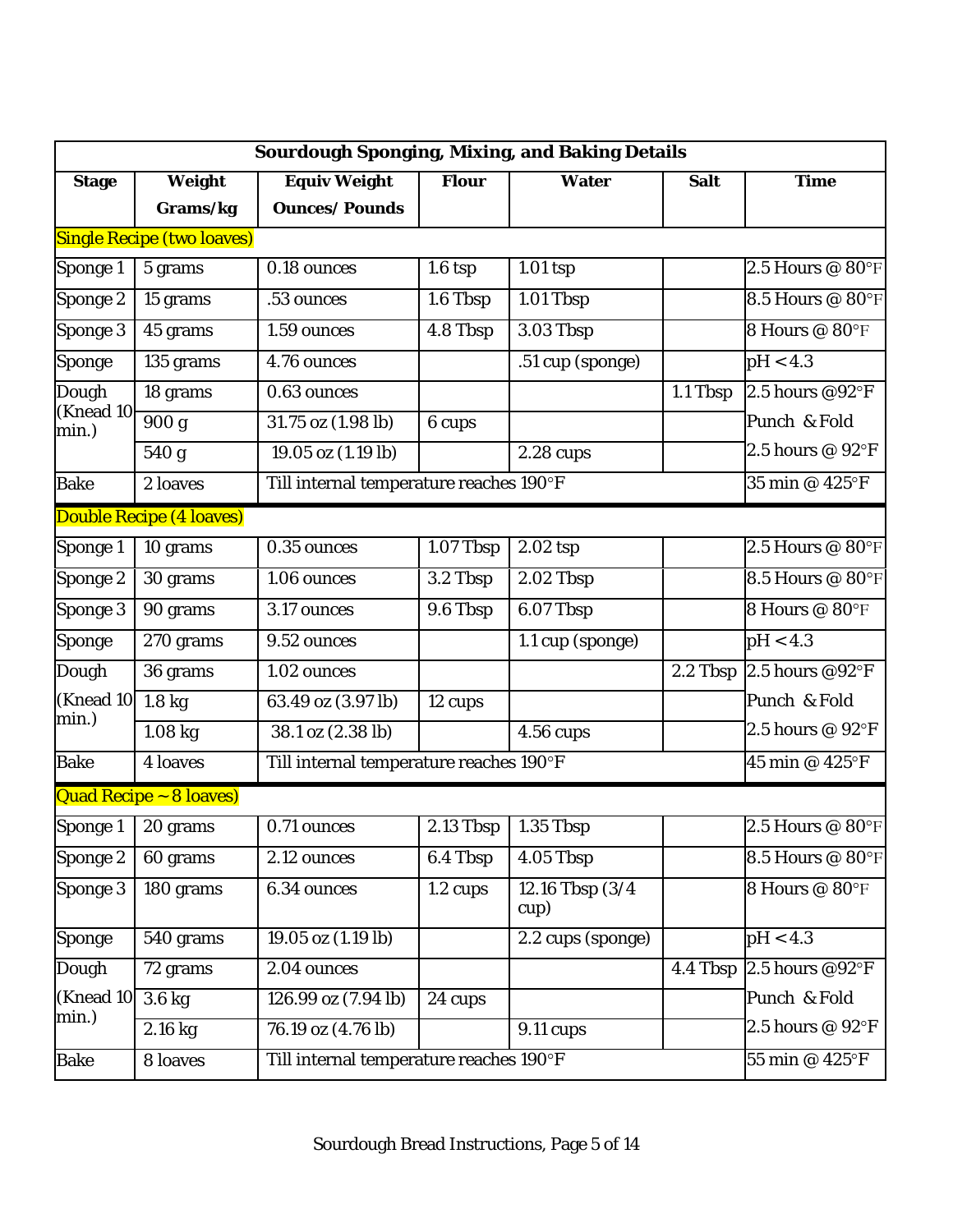#### *About Conversions and Measures*

Grams are a measure of weight. A gram of water weighs the same as a gram of flour. However, a cup of flour weighs between 120 and 165 grams, depending on how you scoop the flour. If you shake the flour container (assuming it has some head room) or fluff the bowled flour with a fork, you aerate it and increase its volume. Then if you gently pour it into a flattopped cup measure and rake off the excess with a knife, it will weigh about 120 grams. If you dig your cup down into a sack of flour without fluffing it, and then rake the cup level, it will weigh up to 165 grams. If you fluff it, then dig your cup into it, it will weigh about 150 grams, or  $5\frac{1}{2}$  ounces.

So let's assume you use the fluff-dig method and get a 150-gram cup of flour. By contrast, water weighs 8.3+ pounds (3,785+ grams) per gallon (16 cups), or about 237 grams per cup. Thus, 150 grams of water is 0.634 cup (a little less than 2/3 cup).

I think it would reasonably safe, if you don't have a scale, to figure that whatever scoop you use for flour, you should fill that scoop about 2/3 full for an equivalent weight of water. The below tables show how to convert from grams to ounces and approximately what volume measurements correspond to weights, for salt, water, and flour.

| <b>Conversions</b>                                                                                                                                              |                            |                                |                                |  |                                      |             |  |  |  |  |
|-----------------------------------------------------------------------------------------------------------------------------------------------------------------|----------------------------|--------------------------------|--------------------------------|--|--------------------------------------|-------------|--|--|--|--|
|                                                                                                                                                                 |                            |                                | <b>Temperature Conversions</b> |  |                                      |             |  |  |  |  |
| $1$ gram $(gr)$                                                                                                                                                 |                            |                                |                                |  | <b>Farenheit to Celcius</b>          | $.56F - 32$ |  |  |  |  |
| 1 kilogram (kg)                                                                                                                                                 |                            |                                |                                |  | <b>Celcius to Farenheit</b>          | $1.8C + 32$ |  |  |  |  |
| 1 kilogram (kg)                                                                                                                                                 |                            |                                |                                |  |                                      |             |  |  |  |  |
| 1 ounce (oz)                                                                                                                                                    |                            | 28.349523125 grams             |                                |  |                                      |             |  |  |  |  |
| 1 pound (lb)                                                                                                                                                    |                            | 453.59237 grams                |                                |  |                                      |             |  |  |  |  |
|                                                                                                                                                                 |                            |                                |                                |  |                                      |             |  |  |  |  |
|                                                                                                                                                                 | <b>Measure Conversions</b> |                                |                                |  |                                      |             |  |  |  |  |
|                                                                                                                                                                 |                            | <b>Weight Flour</b><br>(grams) | <b>Weight Water</b><br>(grams) |  | <b>Weight Kosher Salt</b><br>(grams) |             |  |  |  |  |
|                                                                                                                                                                 |                            | 3.125                          | 4.94                           |  | 5.52                                 |             |  |  |  |  |
|                                                                                                                                                                 |                            | 9.375                          | 14.8                           |  | 16.56                                |             |  |  |  |  |
| Cup                                                                                                                                                             |                            | 150                            | 237                            |  | 265                                  |             |  |  |  |  |
| <b>Weight Conversions</b><br>0.03527396194958 ounce<br>35.27396194958 ounces<br>2.204622621849 pounds<br><b>Measure</b><br><b>Teaspoon</b><br><b>Tablespoon</b> |                            |                                |                                |  |                                      |             |  |  |  |  |

### *Fun Variations*

I believe it best to stick with a proven recipe before varying it to try something new. After you are able to make good quality, high-rising, chewy, tangy sourdough bread with a crispy crust, you might want to try some of these fun and nutritious variations.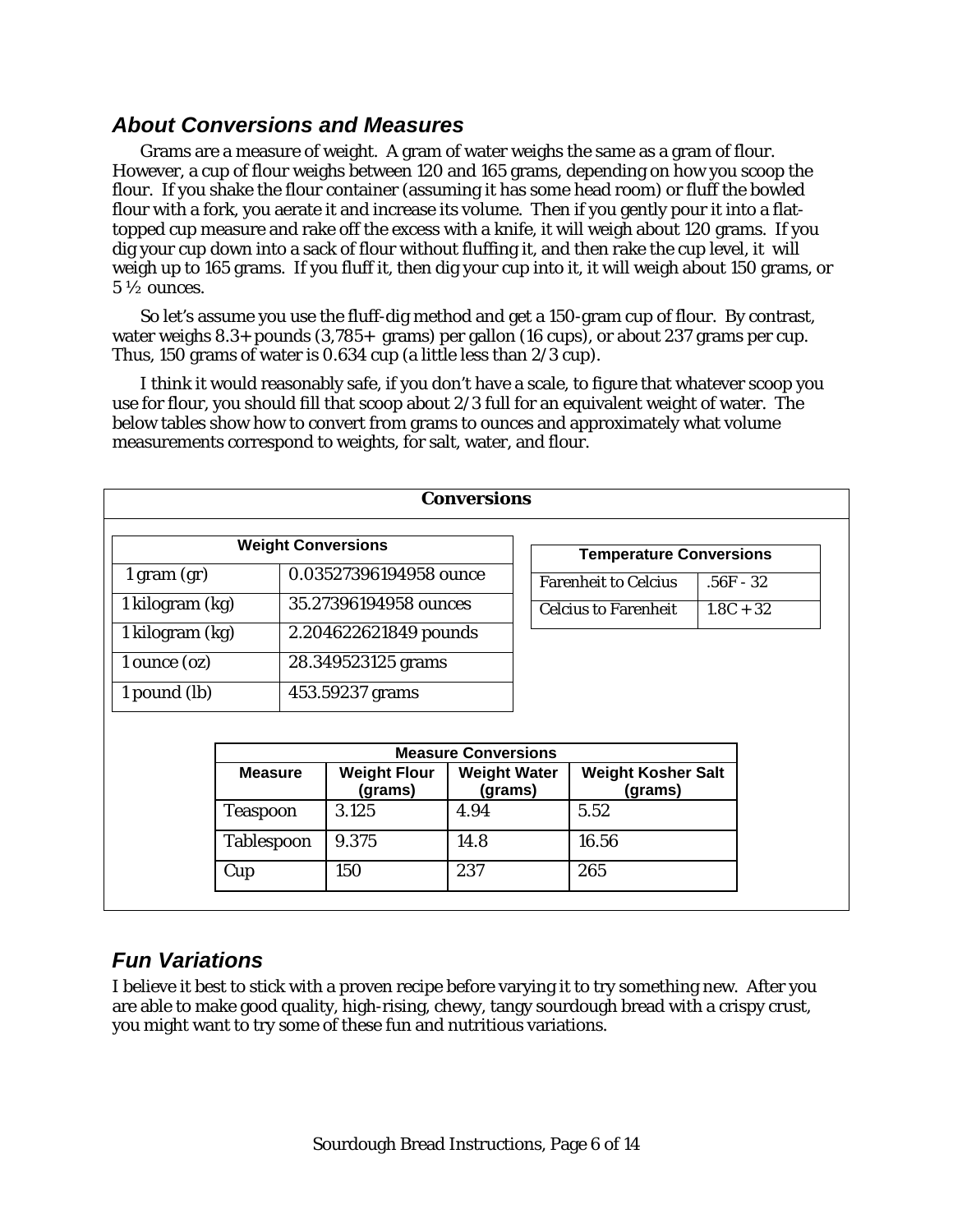### **Substitute Other Fluids for Water**

Run some fresh garden vegetables through your juicer, and use the juice instead of water in the bread recipe. It is okay to make too much because you can drink any excess while you're baking. I suggest the following items. I have used them to add color and flavor to bread:

> 1 big carrot 1 stalk of celery 1 bunch of scallions 1 head of garlic 1 bunch of cilantro 2 Habanera peppers 1 red bell pepper 1 ripe red tomato

In addition to the juice, you may also add

1 or 2 raw eggs (beaten and added to the measuring cup first)



#### **Use Different Flours**

Substitute 50% of the flour in the recipe for one more other flours, singly or blended. I favor King Arthur's high-protein

**Figure 2 Maria enjoys Bob's sourdough bread**

unbleached bread flour, and at least half the total flour should be of this kind because its gluten causes such a good rise. It also contains malted barley flour. For the balance of the flour, try these for added flavor, nutrition, and texture:

King Arthur White Whole Wheat Bread Flour Rye flour Barley flour Spelt flour **Oatmeal** 

### **Add Different Flavors and Garnishes**

Enhance the flavor or texture of the bread with seeds or spices like the following:

Cumin Curry powder Cardamom Coriander Caraway seeds Poppy seeds (may also be sprinkled on top) Sesame seeds (may also be sprinkled on top) Sunflower seeds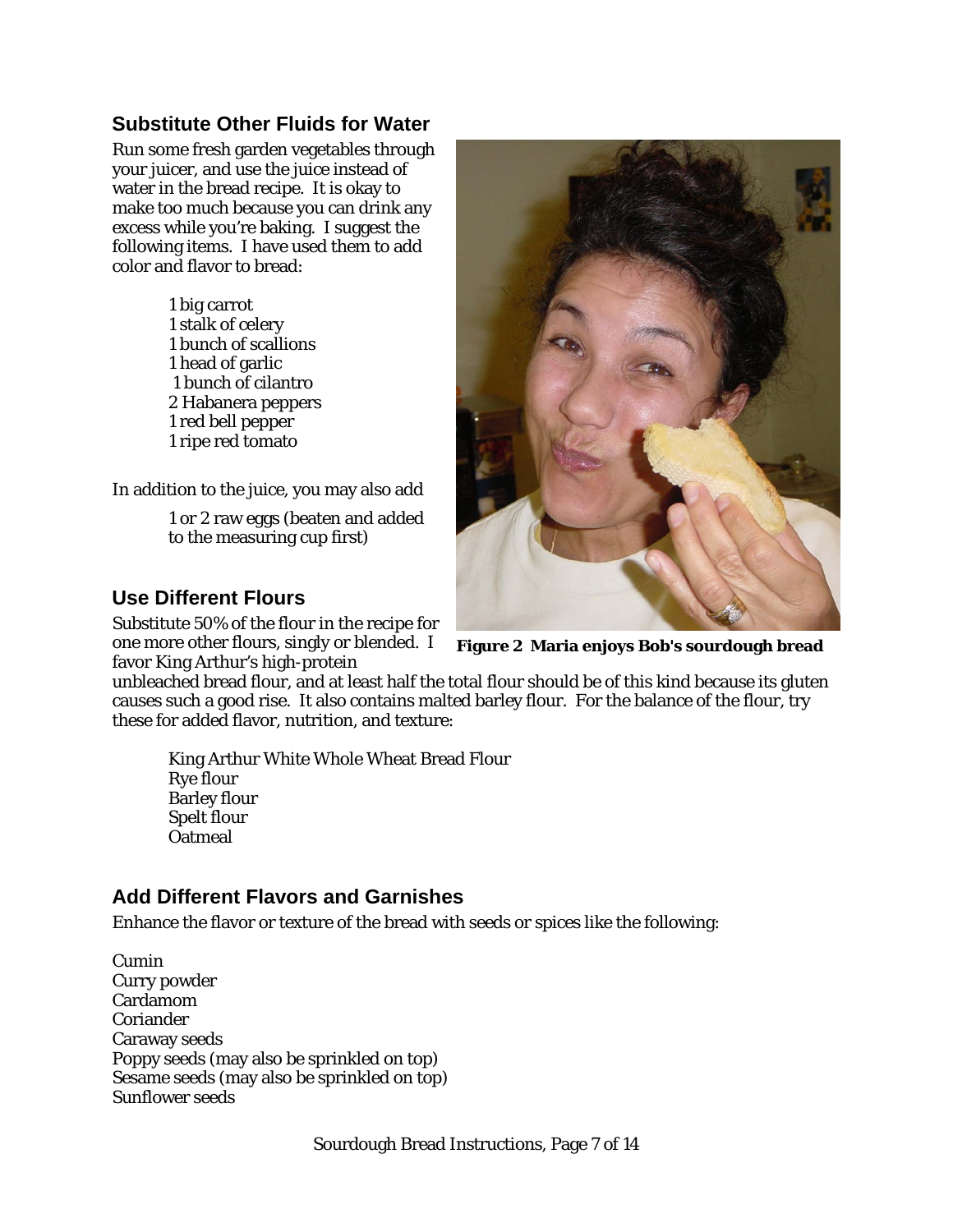Pine nuts Pistachio nuts Cashews Ground Chipotles (smoked Jalapeños peppers) Freshly chopped Habanera peppers

When adding large seeds or nuts, you should not add too many because they make the dough heavier and may affect rising or cause undue compression of the bread. I suggest no more than half a cup for a two-loaf recipe. You should be even more sparing with highly flavorful seeds like caraway because too many might be overwhelming. Add delicate seeds that might break apart to the dough only in the final kneading.

# **San Francisco Sourdough Bread Recipe and Method**

- *Saccharomyces Cervisiae* commercial baker's yeast, cannot survive in the acid environment created by sourdough bacteria.
- *Saccharomyces Exiguus* sourdough yeast, happily survives in acid environment created by sourdough bacteria.

San Francisco Sourdough starter contains *Lactobacillus Sanfranciscus* bacteria, and that, when the bread dough has sufficiently fermented, imparts the uniquely tangy taste, robust aroma, and chewy texture to the finished bread.

*Lactobacillus Sanfranciscus* originates in the area of San Francisco, California, just as the bacteria in starters from other areas of the world originate there because of the unique climate and other conditions of each area. The climate and conditions of the area cause the particular strain of bacteria to flourish, and any strain indigenous to one area might not thrive in the climate and conditions of any other area. Therefore, if you do not live in the San Francisco area and you purchase San Francisco sourdough starter, expecting to make bread from it that is identical in taste and texture to bread made from the same starter in the San Francisco area, you are quite likely going to be disappointed. For a variety of reasons, the San Francisco sourdough starter might mutate into a different starter, its native bacteria might die out and be replaced by bacteria indigenous to your area, and you will end up with some kind of sourdough bread that is not San Francisco sourdough bread.

For this reason, I recommend making your own starter by letting a mixture of flour, water, and sugar sit in a glass or plastic container under a cloth for a couple of weeks until it starts fermenting. Then feed and cultivate that starter till for a week or so to make a base starter for your own "My-Town" Sourdough Bread. Who knows, it might taste better than the original San Francisco Sourdough Bread. One writer wrote this about the reason for the taste:

As I understand it, all stable "sourdough" starters are a symbiotic mixture of yeasts and bacteria, that, through their mutual liking of the other's by-products, cause the mixture to remain stable over time, relatively unaffected by other wild yeasts & bacteria that may, by chance, settle into the mix.

In the case of "San Francisco Sourdough" the protagonists have been identified as Lactobacillus sanfrancisco (the bacteria) and Saccharomyces Exiguus (the yeast).

Troy Boutte, of this list, wrote in 1995: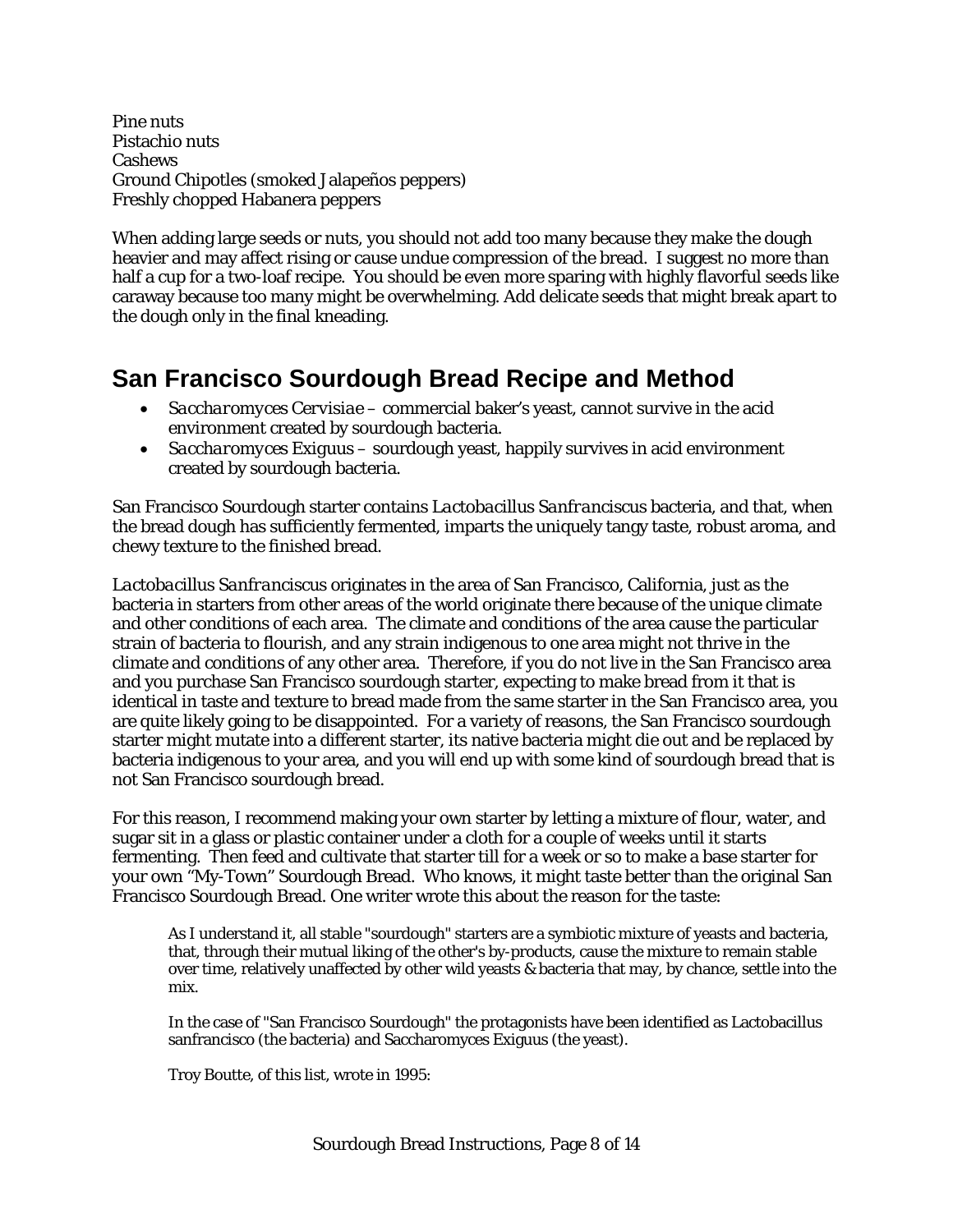"Lactobacillus san francisco, when fermented by itself from a pure culture, has an odor of canned corn early in the fermentation. After about 17-20 hours of fermentation under good conditions, the pH of the ferment will drop to about 3.6 - 3.8. At that time the odor will have changed to a very complex and unique odor which of course makes it impossible to compare it to anything else.

Most people say it smells like sweaty sneakers or old socks, but not in an unpleasant way. ... The odor comes from 40-50 small volatile compounds that have been identified in these ferments. Besides lactic acid, the most abundant compounds are acetic acid (vinegar), ethyl acetate (cross between vinegar and alcohol), and ethanol. Other compounds are esters of short chain fatty acids that give goat cheese and butter their respective odors and flavors.

I've found that the odor of this ferment bears little relationship with the flavor of the bread produced. Baking seems to mellow out the flavor, leaving what many people consider to be an excellent flavor to the bread."

<http://www.sourdoughhome.com/threestagefrench.html>

# **Other Sourdough Resources and Recipes**

# *A little History – Sourdough*

A few years ago, the late Carl Griffith started offering sourdough starter free to anyone who would send him a self-addressed stamped envelope (SASE). Carl descended from Pioneers who traveled to the Pacific Northwest via the Oregon Trail in 1847 and used the ancestor of this very starter to make bread on the trail. Carl and his forebears had kept the starter alive for 150 years.

# *Carl Griffith's Sourdough Bread Recipes*

You don't need to follow my recipe above. You can follow any of Carl's recipes. I found this San Francisco Sourdough bread recipe in Carl's brochure.

## **San Francisco Sourdough Bread**

From Bread Alone by Daniel Leader & Judith Blahnik:

First make up a sponge and l et it sit at 74 - 80 degree draft free place for 24 hours:

Starter - 2/3 cup Water (dechlorinated) - 1 cup White flour - 1½ cup

Final dough:

Water - 2 cups White flour  $-5\frac{1}{2} - 6\frac{1}{2}$  cups Fine sea salt - 1 T



Mix final dough and knead it **Figure 3 Bob's sauerkraut with sourdough bread**

Sourdough Bread Instructions, Page 9 of 14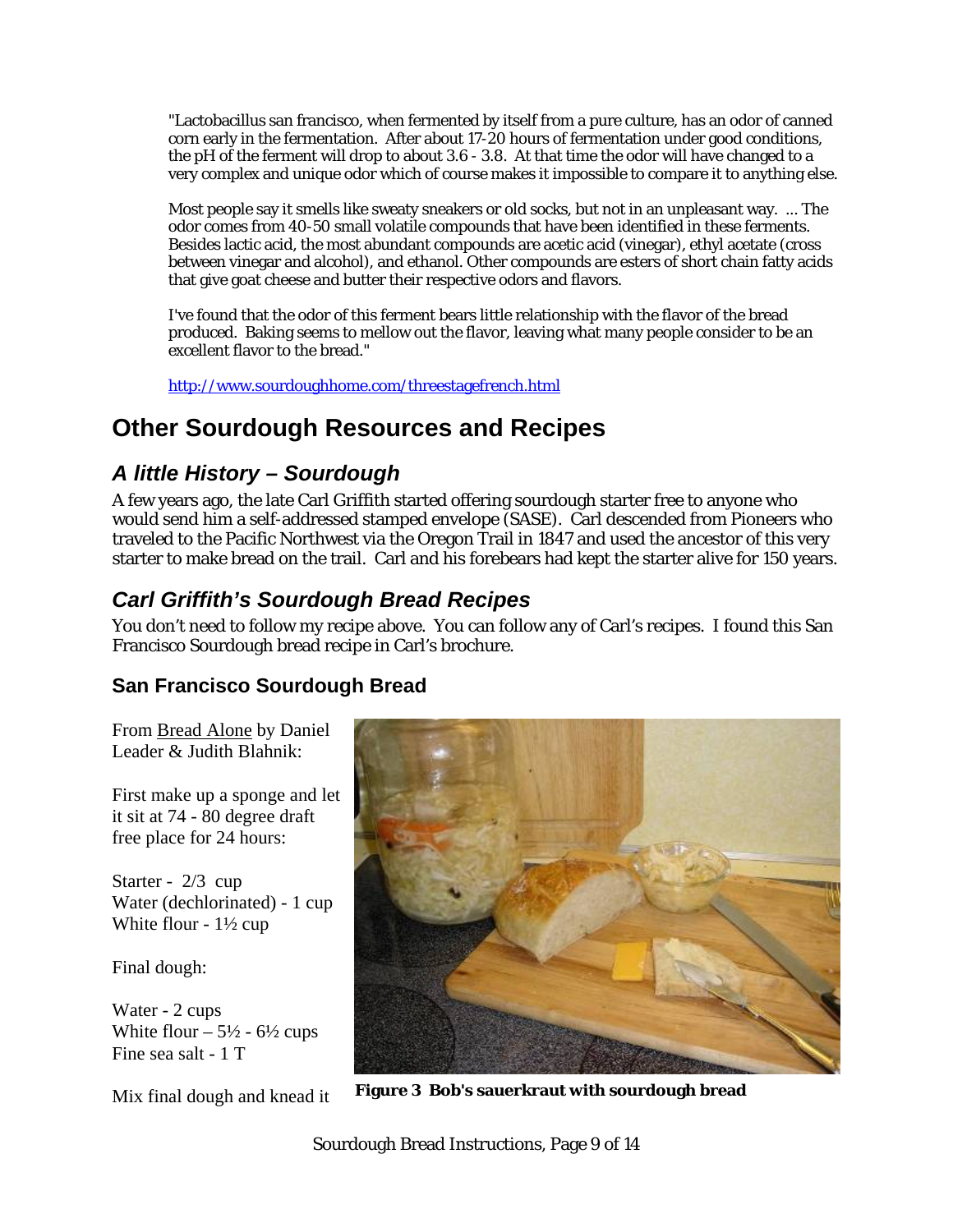for 15 to 20 minutes. Let it ferment at 74 - 80 degrees in a draft free area for 2 ½ hours in a large bowl, covered with a damp towel or plastic wrap. Deflate the dough by pushing down in the center and pulling up on the sides. Cover bowl with a clean damp towel or plastic wrap and let sit in a warm (74-80) draft free place for 30 minutes. Turn out on a floured area and knead briefly. Shape into a tight ball. Cover with a clean damp towel or plastic wrap and put in a warm (74-80) draft free place for 30 minutes. Shape. You may divide the dough into two pieces and shape into two round logs or into round loaves (free form) or one large freeform loaf. Proof the loaves in a warm (74-80) draft free place till they rise 1 1/2 times the size - about 1 hour - on a floured towel. Preheat oven for an hour before baking. Bake an a baking stone at 450 for 15 minutes, reduce heat to 425 for 20 minutes longer. Turn out and thump the bottom to test for doneness (sounds hollow) and cool on a wire rack for 25 minutes before cutting. Spritzing the oven at the beginning and each 3 minutes for the first 10 minutes will make a hard crust. One can use two conventional baking pans if desired.

### **Alaskan Sourdough Bread**

1 c Sourdough starter 4 T Melted lard (or oil) 1 t Baking soda 8 c Bread flour (approximately) 2 1/2 c Warm Water 1/2 c Sugar 1 T Salt

Combine starter, all the water, and 3 c flour the night before and place in warm, draft free place.

The next morning add other ingredients and knead till smooth and elastic. Place in greased bowl in warm place and let rise to double. Knead down again, shape into loaves, let rise to top of pan plus a little and bake in greased pans in moderate oven - 375 for about an hour till done. When it is ready it sounds hollow when thumped. Turn out on racks, cover with dish cloth and let cool.

# *Where to Get Sourdough Starter and More Information*

### **Carl Smith's 1847 Oregon Trail Starter**

Carl is gone now, but his generous willingness to give bakers that wonderful starter is being carried on by volunteers. You can procure the starter by sending a SASE to the address given at the web site. The site also has many photos of breads made with the starter.

## **Sourdoughs International**

Sourdoughs International purveys dozens of starter cultures from all parts of the world (including San Francisco), and each produces bread with a unique flavor. They don't, of course, sell Carl Smith's starter. Their starters range in price from \$9 to \$20. The company is the brainchild of Ed Wood, author of the book *[Classic Sourdoughs: A Home](http://www.amazon.com/exec/obidos/tg/detail/-/1580083447/qid=1110587639/sr=8-2/ref=sr_8_xs_ap_i2_xgl14/103-5688766-5102213?v=glance&s=books&n=507846)  [Baker's Handbook](http://www.amazon.com/exec/obidos/tg/detail/-/1580083447/qid=1110587639/sr=8-2/ref=sr_8_xs_ap_i2_xgl14/103-5688766-5102213?v=glance&s=books&n=507846),* available at [http://Amazon.com](http://amazon.com/). I highly recommend it.

Carl Smith's 1847 Oregon Trail Starter http://carlsfriends.org

Sourdoughs International PO Box 670 Cascade, ID 82611 208-382-4828 http://sourdo.com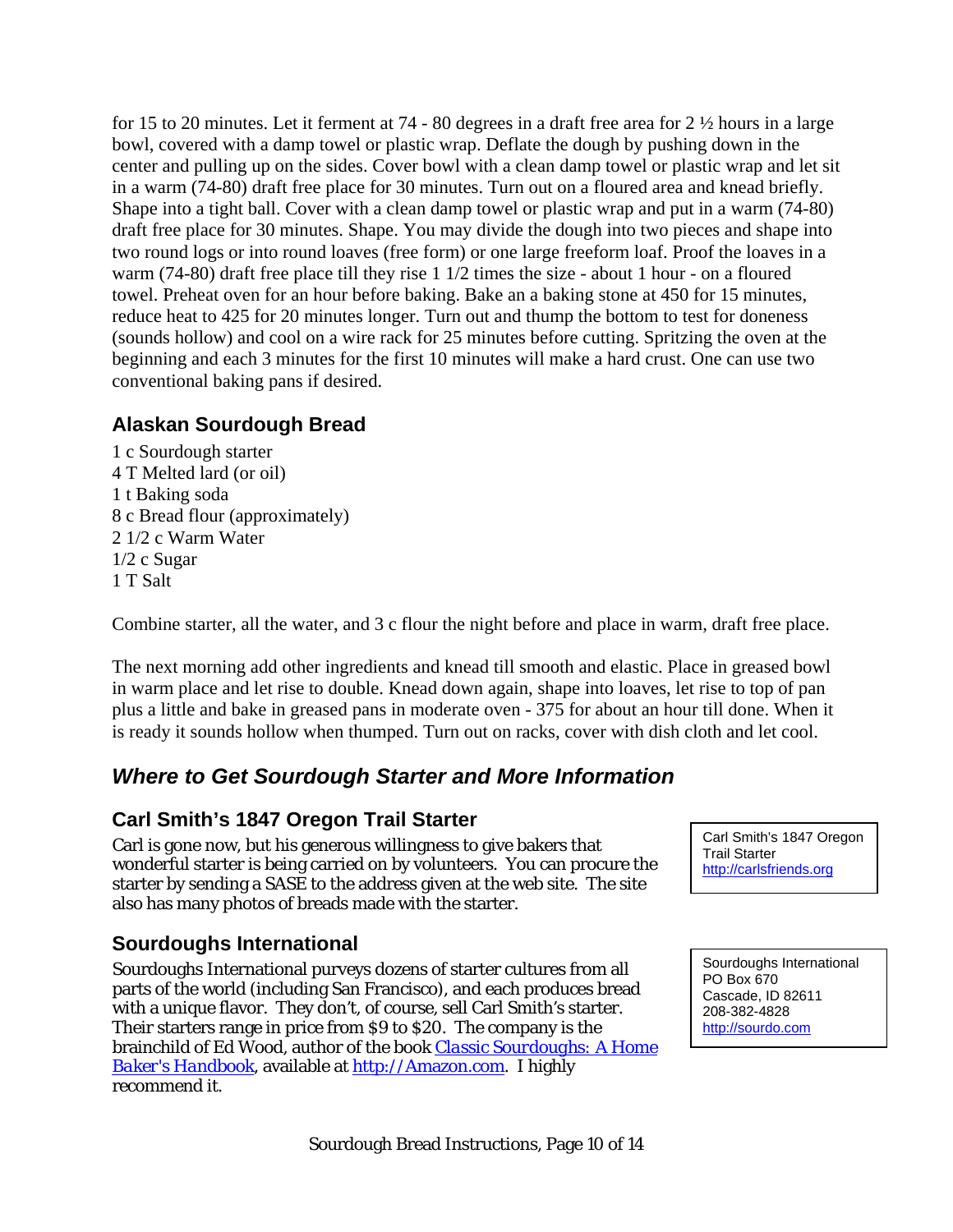### **King Arthur Flour's Baker's Catalogue**

King Arthur Flour [\(http://kingarthurflour.com\)](http://kingarthurflour.com/) not only makes great Baker's Catalogue.com<br>http://bakerscatalogue.com bread flour, but also hosts a Baker's Catalogue at which you can purchase sourdough starters and baking supplies. You might notice the bakers couche, a canvas cloth in which to couch skinny baguette loaves that are

so popular in France. The couche is profoundly handy when you want to m ake several baguettes side by side.

**Yankee Grocery**<br>The <u>Yankee Grocery</u> offers packets of San Francisco sourdough starter http://<u>yankeegrocery.com</u> for only \$4. I have not tried it, but it certainly is economical.

# *Where to Get More Information and Communicate with Bakers*

King Arthur Flour's web site ([http://kingarthurflour.com](http://kingarthurflour.com/)) offers many baking recipes, and good information about flours and baking technology.

You can get excellent advice on making various sourdough breads, including bread based on the 1847 Oregon Trail Sourdough Starter, at [http://samartha.net.](http://samartha.net/) I have derived my recipes above from Samartha's advice, and I thank him for his excellent rendering of methodology and science, and for his contribution to my bread-making experience.

You can exchange information and ask questions at the internet newsgroup *alt.rec.sourdough*. [http://xnews.newsguy.com](http://xnews.newsguy.com/) provides a good and free reader for perusing the newsgroup. Darrell Greenwood, Dick Adams, Samartha, and other Carl's Friends, who have loads of experience making sourdough bread, are regular contributors.

Some other web sites with good information, photos, and recipes are:

- [http://www.nyx.net/~dgreenw/sourdoughfaqs.html](http://www.nyx.net/%7Edgreenw/sourdoughfaqs.html)
- [http://carlsfriends.org](http://carlsfriends.org/)
- [http://sourdoughhome.com](http://sourdoughhome.com/)
- [http://www.nyx.net/~dgreenw/sourdoughfaqs.html](http://www.nyx.net/%7Edgreenw/sourdoughfaqs.html)

## *Where to Get a Good Baking Stone*

Here's a hint on how to get a fabulous baking stone cheap. Find a marble/granite outlet that sells to builders and has a big outdoor storage of granite slabs. Go look through the scraps and find the rectangular or oval shapes that were cut out of the counter tops to make holes for sinks. These fit perfectly in the oven. Get the 1.25-inch thickness slabs. I bought a couple for \$10 each. Home Depot charges \$51 a square foot for 1-inch thick granite slabs.

These granite slabs sink holes are polished like glass on one side, and rough-cut on the other. Because of the smooth top, you can bake bread loaves of bread directly on them, and easily clean them. You must pre-heat the oven for best results. Granite can tolerate more than 1000 degrees without cracking, and it holds heat well, so the stones help prevent loss of heat when you open the oven door. Because of their thickness, you need to preheat the oven for 45 minutes to an hour so they are heated thoroughly throughout.

If you have trouble with moisture accumulating under the loaf on the slick top, you did not allow adequate pre-heating for the stone. You can flip the stone over and try baking on the rougher bottom.

Baker's Catalogue

Yankee Grocery 203-776-2091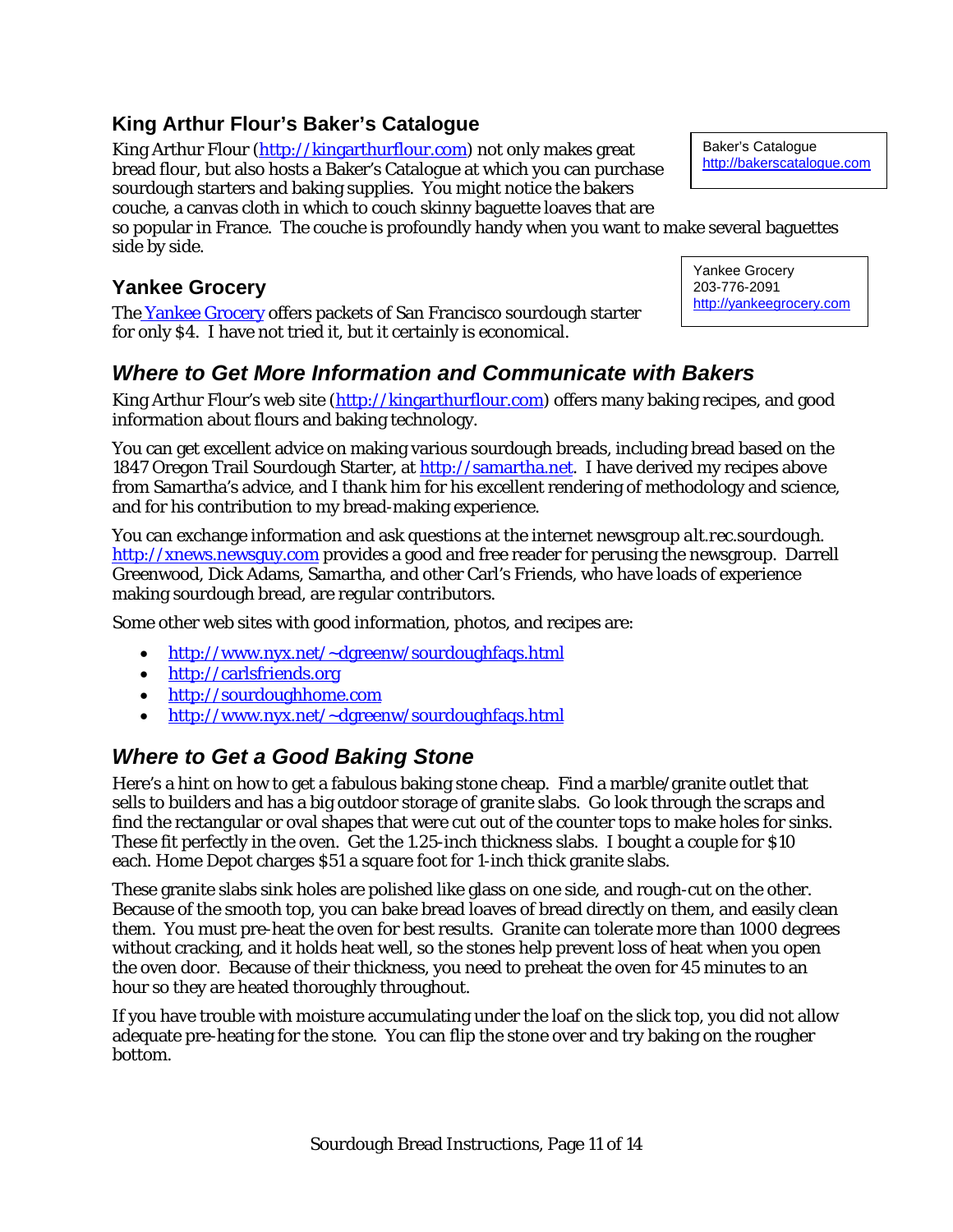# *The No-Knead, Stretch-and-Fold Technique*

You do not have to knead bread dough to develop the gluten sufficiently to bake good loaves. This will please you if you don't have an electric mixer and you have a lot of loaves to make. Instead of kneading, follow the below procedure:

- 1. Increase hydration to 70% (so the water weighs 70% of the weight of the flour)
- 2. Mix the ingredients, including any nuts or seeds, together thoroughly by hand to form a wetted mass.
- 3. Cycle through the below stretch and fold process three times:
	- a. Let the dough sit covered for 45 minutes.
	- b. Dump it on a generously floured work surface
	- c. Sprinkle flour on the dough so it won't stick to your hands much.
	- d. Stretch the dough horizontally and vertically to form a large rectangle about 1 inch thick.
	- e. Aim the fingers of both hands downward and poke the dough with all fingers all over several times so as to make any bubbles smaller and develop gluten that gives the dough rising power.
	- f. Fold the sides so the edges meet in the middle; fold the top and bottom so the edges meet in the middle
	- g. Rotate the dough 90 degrees
	- h. Repeat the above stretch and fold steps (d-g) two more times (three stretches, pokes, and folds total, per cycle)
	- i. Fold the dough one final time to make a mound
	- j. Return the dough to the bowl and cover it

The above steps constitute one cycle, and you must do three such cycles 45 minutes apart. After the last stretch and fold cycle, return the dough to the bowl, cover it, let it rise, then cut the dough with a sharp knife and form the chunks into loaves.

Do not deviate from the above process. You will produce perfectly risen dough of excellent texture with any nuts or seeds evenly distributed.

## *How to Distribute Sourdough Starter to Friends*

Once you get hooked on baking sourdough bread, you'll want to share it with friends. You can do this by preparing dried starter and labels, putting a couple of tablespoons in a zip-lock bag, and sending it in the mail. I dry the starter by spreading a thin layer of soupy starter I fed 4 hours earlier (so it has started to ferment robustly) on a Teflon cookie sheet and letting it dry in the oven with the light on and the door ajar to keep the temperature from getting too high. Temperature should sit at about 110 degrees F. It should dry within 4 hours or less. It peels up easily. I crumble it into the bag and stick a label on the bag. The label instructions for making bread differ slightly because of the differences between starters. I use 23/4" x 23/4" Avery 5196 labels (originally for 3½" diskettes). The following two pages contain label sheets ready for printing.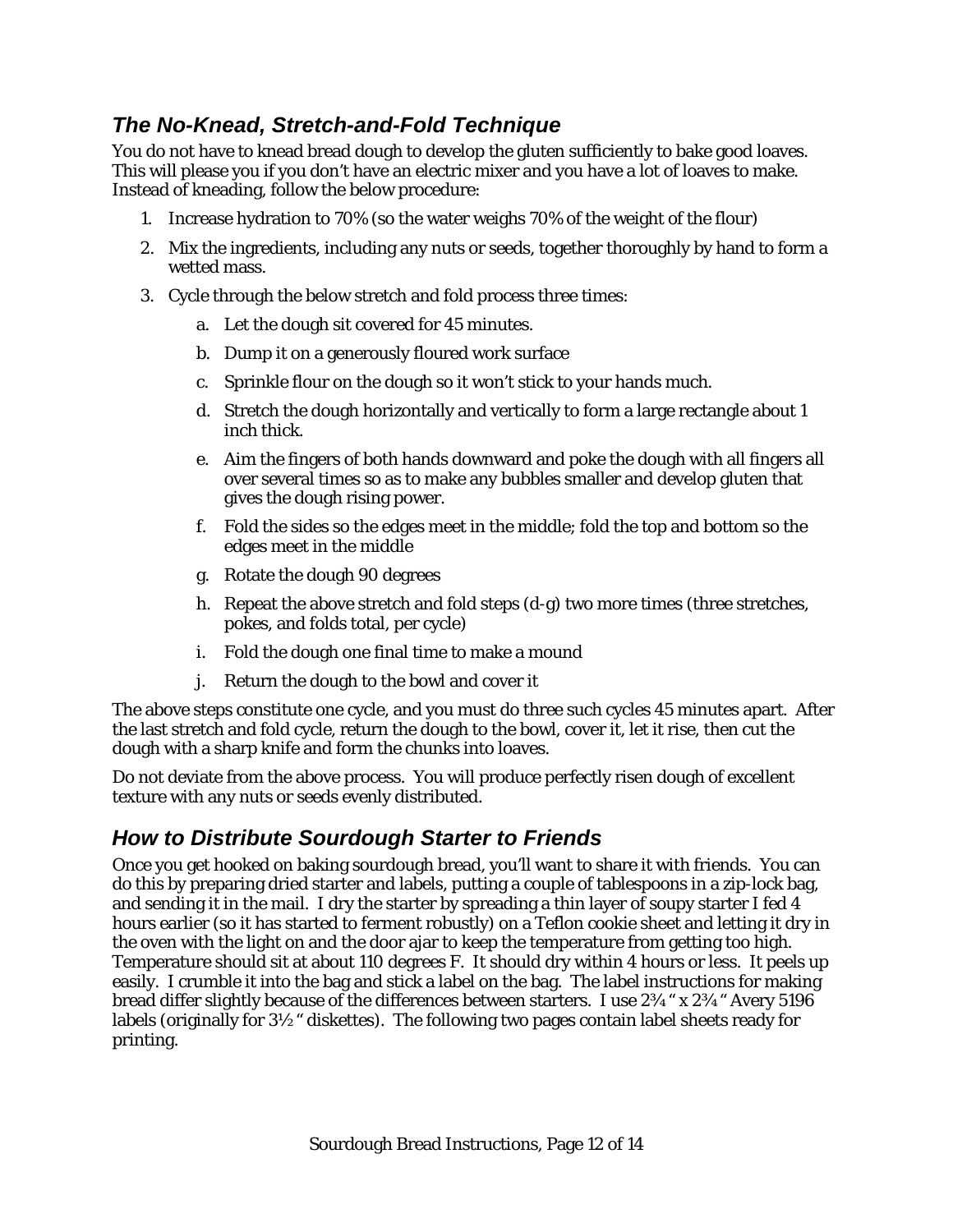#### **San Francisco Sourdough Recipe**

**To reconstitute starter:** in glass mix 1 tsp starter with 2 Tbsp each flour and water. Set covered with cloth till foamy (overnight). Feed weekly with 1/3 each starter, flour, and water.

**Note:** measures are by weight; 1 tsp salt = almost 6g. Use unbleached bread flour & unchlorinated water. Let rise at room temp.

**To Make Sponge:** Stir in 20g each flour, water, & starter. Cover 3 hours. Stir in 60g each flour & water. Cover 9 hours. Stir in 180g each flour & water. Cover 8 hours.

**To Make Bread:** knead 5 minutes 1x sponge with 3x water, 5x flour, and .1x salt. Cover 2 hrs. Stretch & fold 3x. Cover 1 hr. Stretch & fold 3x. Form loaves. Rise 1 hr. Bake @400°F 35 to 55 min or to 190°F internal loaf temp.

**Bob Hurt – http://bobhurt.com**

**San Francisco Sourdough Recipe To reconstitute starter:** in glass mix 1 tsp starter with 2 Tbsp each flour and water. Set covered with cloth till foamy (overnight). Feed weekly with 1/3 each starter, flour, and water. **Note:** measures are by weight; 1 tsp salt = almost 6g. Use unbleached bread flour & unchlorinated water. Let rise at room temp. **To Make Sponge:** Stir in 20g each flour,

water, & starter. Cover 3 hours. Stir in 60g each flour & water. Cover 9 hours. Stir in 180g each flour & water. Cover 8 hours.

**To Make Bread:** knead 5 minutes 1x sponge with 3x water, 5x flour, and .1x salt. Cover 2 hrs. Stretch & fold 3x. Cover 1 hr. Stretch & fold 3x. Form loaves. Rise 1 hr. Bake @400°F 35 to 55 min or to 190°F internal loaf temp.

**Bob Hurt – http://bobhurt.com**

**San Francisco Sourdough Recipe** 

**To reconstitute starter:** in glass mix 1 tsp starter with 2 Tbsp each flour and water. Set covered with cloth till foamy (overnight). Feed weekly with 1/3 each starter, flour, and water. **Note:** measures are by weight; 1 tsp salt = almost 6g. Use unbleached bread flour & unchlorinated water. Let rise at room temp. **To Make Sponge:** Stir in 20g each flour, water, & starter. Cover 3 hours. Stir in 60g each flour & water. Cover 9 hours. Stir in 180g each flour & water. Cover 8 hours.

**To Make Bread:** knead 5 minutes 1x sponge with 3x water, 5x flour, and .1x salt. Cover 2 hrs. Stretch & fold 3x. Cover 1 hr. Stretch & fold 3x. Form loaves. Rise 1 hr. Bake @400°F 35 to 55 min or to 190°F internal loaf temp.

**Bob Hurt – http://bobhurt.com**

#### **San Francisco Sourdough Recipe**

**To reconstitute starter:** in glass mix 1 tsp starter with 2 Tbsp each flour and water. Set covered with cloth till foamy (overnight). Feed weekly with 1/3 each starter, flour, and water. **Note:** measures are by weight; 1 tsp salt = almost 6g. Use unbleached bread flour & unchlorinated water. Let rise at room temp.

**To Make Sponge:** Stir in 20g each flour, water, & starter. Cover 3 hours. Stir in 60g each flour & water. Cover 9 hours. Stir in 180g each flour & water. Cover 8 hours.

**To Make Bread:** knead 5 minutes 1x sponge with 3x water, 5x flour, and .1x salt. Cover 2 hrs. Stretch & fold 3x. Cover 1 hr. Stretch & fold 3x. Form loaves. Rise 1 hr. Bake @400°F 35 to 55 min or to 190°F internal loaf temp.

**Bob Hurt – http://bobhurt.com**

**San Francisco Sourdough Recipe To reconstitute starter:** in glass mix 1 tsp starter with 2 Tbsp each flour and water. Set covered with cloth till foamy (overnight). Feed weekly with 1/3 each starter, flour, and water. **Note:** measures are by weight; 1 tsp salt = almost 6g. Use unbleached bread flour & unchlorinated water. Let rise at room temp. **To Make Sponge:** Stir in 20g each flour, water, & starter. Cover 3 hours. Stir in 60g each flour & water. Cover 9 hours. Stir in 180g each flour & water. Cover 8 hours. **To Make Bread:** knead 5 minutes 1x sponge with 3x water, 5x flour, and .1x salt. Cover 2

hrs. Stretch & fold 3x. Cover 1 hr. Stretch & fold 3x. Form loaves. Rise 1 hr. Bake @400°F 35 to 55 min or to 190°F internal loaf temp.

**Bob Hurt – http://bobhurt.com**

**San Francisco Sourdough Recipe To reconstitute starter:** in glass mix 1 tsp starter with 2 Tbsp each flour and water. Set covered with cloth till foamy (overnight). Feed weekly with 1/3 each starter, flour, and water. **Note:** measures are by weight; 1 tsp salt = almost 6g. Use unbleached bread flour & unchlorinated water. Let rise at room temp. **To Make Sponge:** Stir in 20g each flour, water, & starter. Cover 3 hours. Stir in 60g each flour & water. Cover 9 hours. Stir in 180g each flour & water. Cover 8 hours. **To Make Bread:** knead 5 minutes 1x sponge with 3x water, 5x flour, and .1x salt. Cover 2 hrs. Stretch & fold 3x. Cover 1 hr. Stretch & fold 3x. Form loaves. Rise 1 hr. Bake @400°F 35 to 55 min or to 190°F internal loaf temp.

**Bob Hurt – http://bobhurt.com**

#### **San Francisco Sourdough Recipe**

**To reconstitute starter:** in glass mix 1 tsp starter with 2 Tbsp each flour and water. Set covered with cloth till foamy (overnight). Feed weekly with 1/3 each starter, flour, and water. **Note:** measures are by weight; 1 tsp salt = almost 6g. Use unbleached bread flour &

unchlorinated water. Let rise at room temp. **To Make Sponge:** Stir in 20g each flour,

water, & starter. Cover 3 hours. Stir in 60g each flour & water. Cover 9 hours. Stir in 180g each flour & water. Cover 8 hours.

**To Make Bread:** knead 5 minutes 1x sponge with 3x water, 5x flour, and .1x salt. Cover 2 hrs. Stretch & fold 3x. Cover 1 hr. Stretch & fold 3x. Form loaves. Rise 1 hr. Bake @400°F 35 to 55 min or to 190°F internal loaf temp.

**Bob Hurt – http://bobhurt.com**

**San Francisco Sourdough Recipe To reconstitute starter:** in glass mix 1 tsp starter with 2 Tbsp each flour and water. Set covered with cloth till foamy (overnight). Feed weekly with 1/3 each starter, flour, and water. **Note:** measures are by weight; 1 tsp salt = almost 6g. Use unbleached bread flour & unchlorinated water. Let rise at room temp.

**To Make Sponge:** Stir in 20g each flour, water, & starter. Cover 3 hours. Stir in 60g each flour & water. Cover 9 hours. Stir in 180g each flour & water. Cover 8 hours.

**To Make Bread:** knead 5 minutes 1x sponge with 3x water, 5x flour, and .1x salt. Cover 2 hrs. Stretch & fold 3x. Cover 1 hr. Stretch & fold 3x. Form loaves. Rise 1 hr. Bake @400°F 35 to 55 min or to 190°F internal loaf temp.

**Bob Hurt – http://bobhurt.com**

**San Francisco Sourdough Recipe To reconstitute starter:** in glass mix 1 tsp starter with 2 Tbsp each flour and water. Set covered with cloth till foamy (overnight). Feed weekly with 1/3 each starter, flour, and water. **Note:** measures are by weight; 1 tsp salt = almost 6g. Use unbleached bread flour & unchlorinated water. Let rise at room temp. **To Make Sponge:** Stir in 20g each flour, water, & starter. Cover 3 hours. Stir in 60g each flour & water. Cover 9 hours. Stir in 180g each flour & water. Cover 8 hours.

**To Make Bread:** knead 5 minutes 1x sponge with 3x water, 5x flour, and .1x salt. Cover 2 hrs. Stretch & fold 3x. Cover 1 hr. Stretch & fold 3x. Form loaves. Rise 1 hr. Bake @400°F 35 to 55 min or to 190°F internal loaf temp.

**Bob Hurt – http://bobhurt.com**